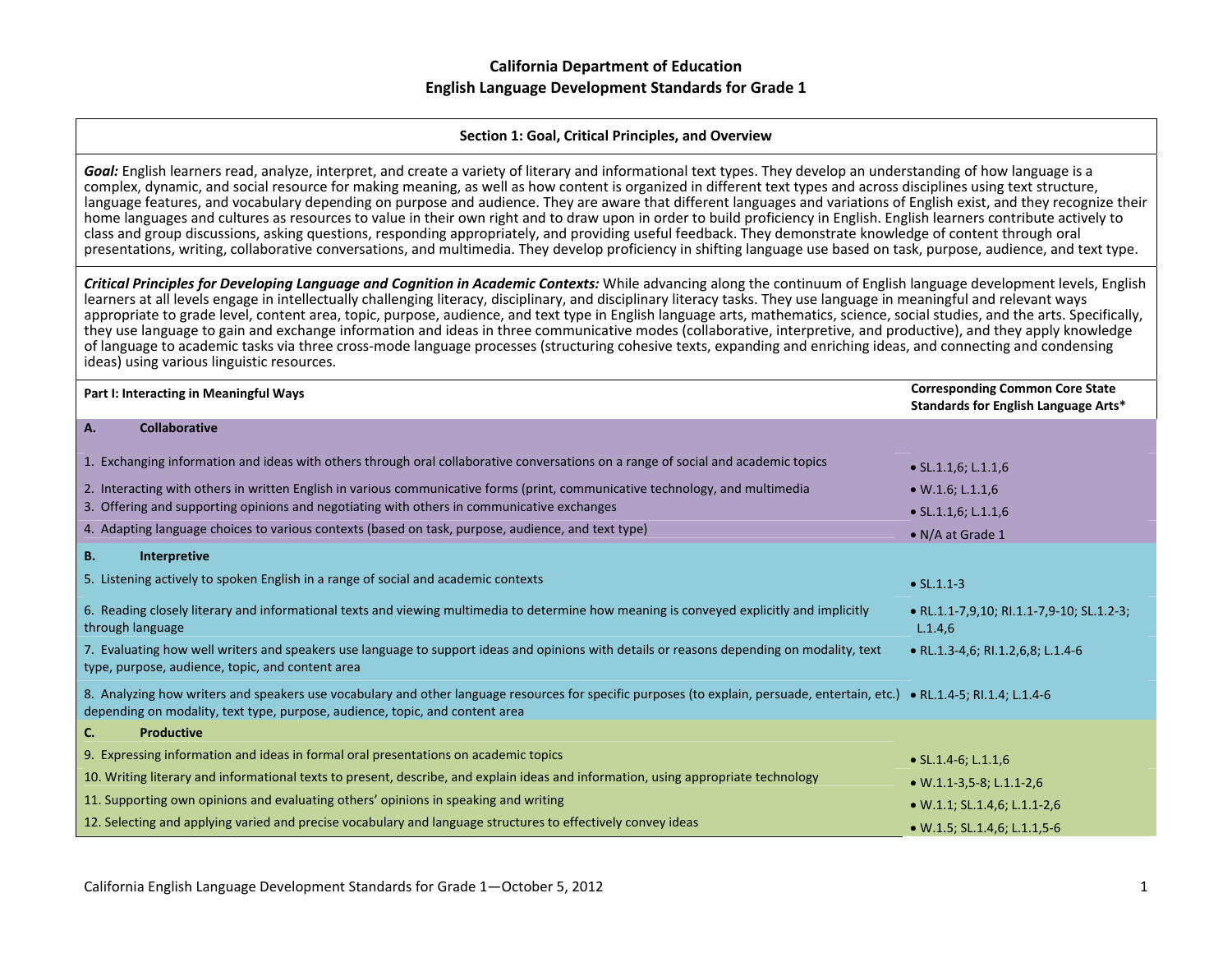| Part II: Learning About How English Works                                                                                                                                                                                                                                                                                                                                | <b>Corresponding Common Core State</b><br>Standards for English Language Arts* |
|--------------------------------------------------------------------------------------------------------------------------------------------------------------------------------------------------------------------------------------------------------------------------------------------------------------------------------------------------------------------------|--------------------------------------------------------------------------------|
| <b>Structuring Cohesive Texts</b><br>A.                                                                                                                                                                                                                                                                                                                                  |                                                                                |
| 1. Understanding text structure                                                                                                                                                                                                                                                                                                                                          | • RL.1.5; RI.1.5; W.1.1-3,5; SL.1.4                                            |
| 2. Understanding cohesion                                                                                                                                                                                                                                                                                                                                                | • RL.1.5; RI.1.5; W.1.1-3,5; SL.1.4; L.1.1                                     |
| <b>Expanding and Enriching Ideas</b><br><b>B.</b>                                                                                                                                                                                                                                                                                                                        |                                                                                |
| <b>3.</b> Using verbs and verb phrases                                                                                                                                                                                                                                                                                                                                   | $\bullet$ W.1.5; SL.1.6; L.1.1,                                                |
| 4. Using nouns and noun phrases                                                                                                                                                                                                                                                                                                                                          | $\bullet$ W.1.5; SL.1.6; L.1.1,                                                |
| 5. Modifying to add details                                                                                                                                                                                                                                                                                                                                              | $\bullet$ W.1.5; SL.1.4,6; L.1.1,6                                             |
| <b>Connecting and Condensing Ideas</b>                                                                                                                                                                                                                                                                                                                                   |                                                                                |
| 6. Connecting ideas                                                                                                                                                                                                                                                                                                                                                      | $\bullet$ W.1.1-3,5; SL.1.4,6; L.1.1,6                                         |
| 7. Condensing ideas                                                                                                                                                                                                                                                                                                                                                      | $\bullet$ W.1.1-3,5; SL.1.4,6; L.1.1,6                                         |
| Part III: Using Foundational Literacy Skills                                                                                                                                                                                                                                                                                                                             | $\bullet$ RF.K-1.1-4 (as appropriate)                                          |
| * The California English Language Development Standards correspond to California's Common Core State Standards for English Language Arts (ELA). English learners should have full<br>access to and opportunities to learn ELA, mathematics, science, history/social studies, and other content at the same time they are progressing toward full proficiency in English. |                                                                                |

Note: Examples provided in specific standards are offered only as illustrative possibilities and should not be misinterpreted as the only objectives of instruction or as the only types of language English learners might or should be able to understand or produce.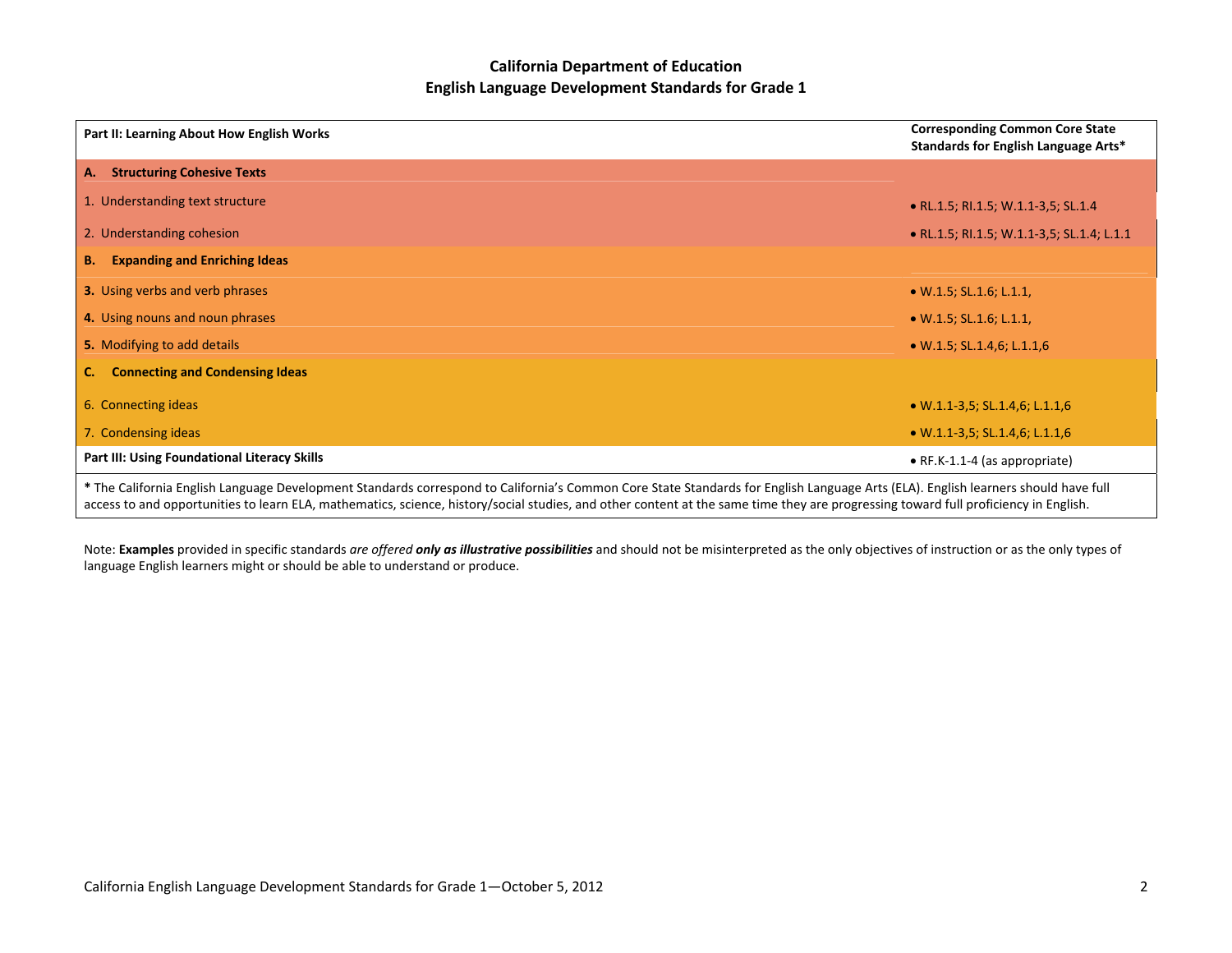|                                                                                                                                                                                                                                                                                                                                                                                                                                                                                                                                                                                                                                                                                                                                                                                                                                                               | Section 2: Elaboration on Critical Principles for Developing Language & Cognition in Academic Contexts<br>Part I: Interacting in Meaningful Ways                                                                                                                                                                                                                                                                                                                                                                                 |                                                                                                                                                                                                                                                                                                                                                                                                                                                                                                                                                                     |                                                                                                                                                                                                                                                                                                                                                                                                                                                                                                                                                                                             |
|---------------------------------------------------------------------------------------------------------------------------------------------------------------------------------------------------------------------------------------------------------------------------------------------------------------------------------------------------------------------------------------------------------------------------------------------------------------------------------------------------------------------------------------------------------------------------------------------------------------------------------------------------------------------------------------------------------------------------------------------------------------------------------------------------------------------------------------------------------------|----------------------------------------------------------------------------------------------------------------------------------------------------------------------------------------------------------------------------------------------------------------------------------------------------------------------------------------------------------------------------------------------------------------------------------------------------------------------------------------------------------------------------------|---------------------------------------------------------------------------------------------------------------------------------------------------------------------------------------------------------------------------------------------------------------------------------------------------------------------------------------------------------------------------------------------------------------------------------------------------------------------------------------------------------------------------------------------------------------------|---------------------------------------------------------------------------------------------------------------------------------------------------------------------------------------------------------------------------------------------------------------------------------------------------------------------------------------------------------------------------------------------------------------------------------------------------------------------------------------------------------------------------------------------------------------------------------------------|
| <b>Texts and Discourse in Context</b>                                                                                                                                                                                                                                                                                                                                                                                                                                                                                                                                                                                                                                                                                                                                                                                                                         |                                                                                                                                                                                                                                                                                                                                                                                                                                                                                                                                  | English Language Development Level Continuum                                                                                                                                                                                                                                                                                                                                                                                                                                                                                                                        |                                                                                                                                                                                                                                                                                                                                                                                                                                                                                                                                                                                             |
| Part I, strands 1-4 Corresponding Common<br>Core State Standards for English Language<br>Arts:<br>1.<br>SL.1.1,6; L.1.1,6<br>W.1.6; L.1.1,6<br>2.<br>3.<br>SL.1.1,6; L.1.1,6<br>N/A at Grade 1<br>4.                                                                                                                                                                                                                                                                                                                                                                                                                                                                                                                                                                                                                                                          | <b>Emerging</b><br>1. Exchanging information and ideas<br>Contribute to conversations and<br>express ideas by asking and answering<br>yes-no and wh- questions and<br>responding using gestures, words, and<br>simple phrases.                                                                                                                                                                                                                                                                                                   | <b>Expanding</b><br>1. Exchanging information and ideas<br>Contribute to class, group, and partner<br>discussions by listening attentively,<br>following turn-taking rules, and asking<br>and answering questions.                                                                                                                                                                                                                                                                                                                                                  | <b>Bridging</b><br>1. Exchanging information and ideas<br>Contribute to class, group, and partner<br>discussions by listening attentively,<br>following turn-taking rules, and asking<br>and answering questions.                                                                                                                                                                                                                                                                                                                                                                           |
| Purposes for using language include:<br>Describing, entertaining, informing,<br>interpreting, analyzing, recounting,<br>explaining, persuading, negotiating,<br>justifying, evaluating, etc.<br>Text types include:<br>Informational text types include:<br>description (e.g., science log entry);<br>procedure (e.g., how to solve a<br>mathematics problem); recount (e.g.,<br>autobiography, science experiment results);<br>information report (e.g., science or history<br>report); explanation (e.g., how or why<br>something happened); exposition (e.g.,<br>opinion); response (e.g., literary analysis);<br>etc.<br>Literary text types include:<br>stories (e.g., fantasy, legends, fables);<br>drama (e.g., readers' theater); poetry;<br>retelling a story; etc.<br><b>Audiences include:</b><br>Peers (one-to-one)<br>Small group (one-to-group) | 2. Interacting via written English<br>Collaborate with teacher and peers on<br>joint writing projects of short<br>informational and literary texts, using<br>technology where appropriate for<br>publishing, graphics, etc.<br>Collaborative<br>3. Offering opinions<br>Offer opinions and ideas in<br>conversations using a small set of<br>learned phrases (e.g., I think X.), as well<br><u>خ</u><br>as open responses in order to gain<br>and/or hold the floor.<br>4. Adapting language choices<br>No standard for grade 1. | 2. Interacting via written English<br>Collaborate with peers on joint writing<br>projects of longer informational and<br>literary texts, using technology where<br>appropriate for publishing, graphics, etc.<br>3. Offering opinions<br>Offer opinions and negotiate with others in<br>conversations using an expanded set of<br>learned phrases (e.g., I think/don't think X.<br>I agree with X.), as well as open responses<br>in order to gain and/or hold the floor,<br>elaborate on an idea, etc.<br>4. Adapting language choices<br>No standard for grade 1. | 2. Interacting via written English<br>Collaborate with peers on joint writing<br>projects of longer informational and<br>literary texts, using technology where<br>appropriate for publishing, graphics, etc.<br>3. Offering opinions<br>Offer opinions and negotiate with<br>others in conversations using an<br>expanded set of learned phrases (e.g., I<br>think/don't think X. I agree with X.),<br>and open responses in order to gain<br>and/or hold the floor, elaborate on an<br>idea, provide different opinions, etc.<br>4. Adapting language choices<br>No standard for grade 1. |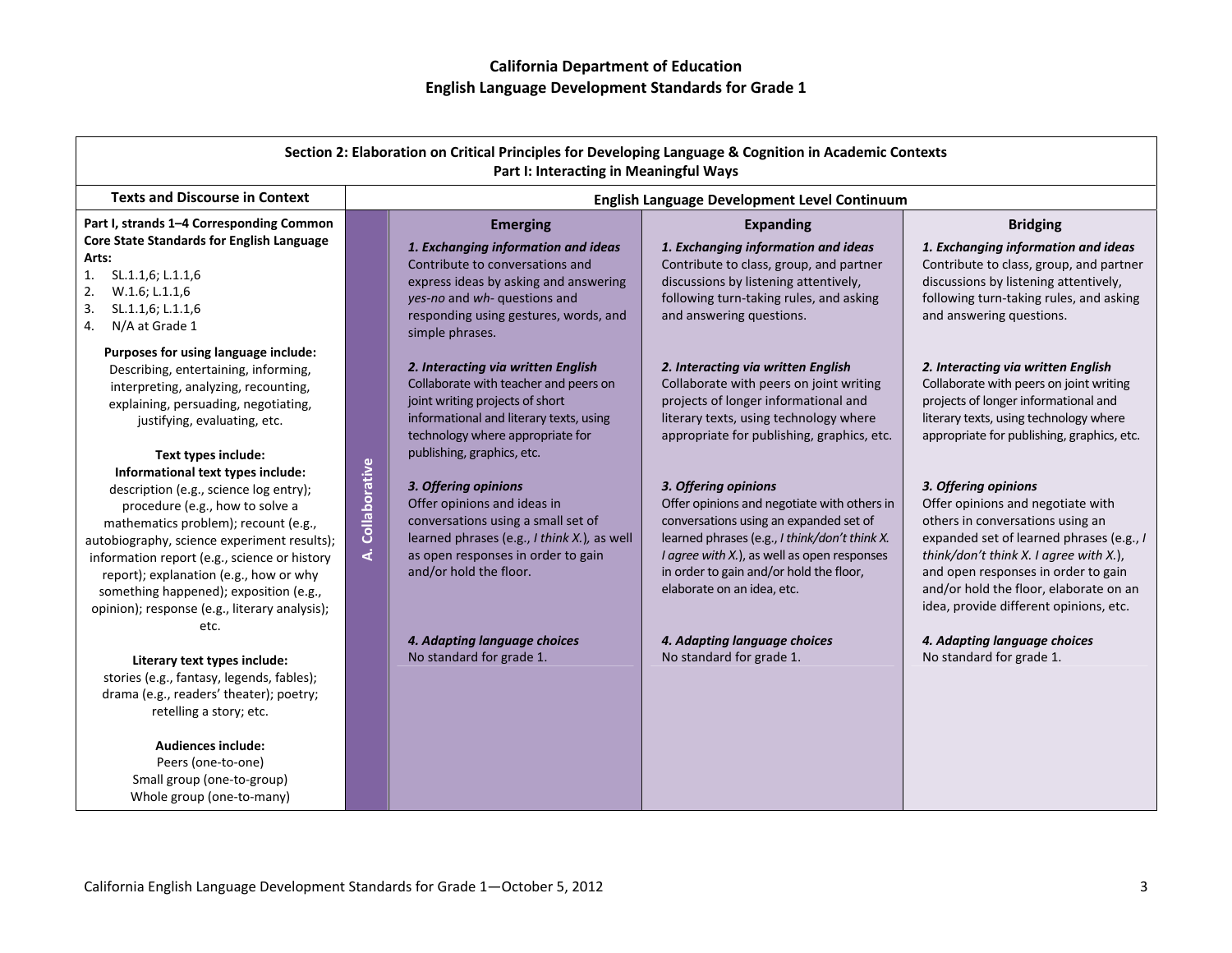| Section 2: Elaboration on Critical Principles for Developing Language & Cognition in Academic Contexts<br>Part I: Interacting in Meaningful Ways                                                                                                                                                                                                                                                                                                                                                                                                                                                                                                                                                                                                  |                        |                                                                                                                                                                                                                                                                                                                                                                                                                                                                                                                                                                                                                                |                                                                                                                                                                                                                                                                                                                                                                                                                                                                                                                                                                                                                                                                                                               |                                                                                                                                                                                                                                                                                                                                                                                                                                                                                                                                                                                                                                                                                                |
|---------------------------------------------------------------------------------------------------------------------------------------------------------------------------------------------------------------------------------------------------------------------------------------------------------------------------------------------------------------------------------------------------------------------------------------------------------------------------------------------------------------------------------------------------------------------------------------------------------------------------------------------------------------------------------------------------------------------------------------------------|------------------------|--------------------------------------------------------------------------------------------------------------------------------------------------------------------------------------------------------------------------------------------------------------------------------------------------------------------------------------------------------------------------------------------------------------------------------------------------------------------------------------------------------------------------------------------------------------------------------------------------------------------------------|---------------------------------------------------------------------------------------------------------------------------------------------------------------------------------------------------------------------------------------------------------------------------------------------------------------------------------------------------------------------------------------------------------------------------------------------------------------------------------------------------------------------------------------------------------------------------------------------------------------------------------------------------------------------------------------------------------------|------------------------------------------------------------------------------------------------------------------------------------------------------------------------------------------------------------------------------------------------------------------------------------------------------------------------------------------------------------------------------------------------------------------------------------------------------------------------------------------------------------------------------------------------------------------------------------------------------------------------------------------------------------------------------------------------|
| <b>Texts and Discourse in Context</b>                                                                                                                                                                                                                                                                                                                                                                                                                                                                                                                                                                                                                                                                                                             |                        |                                                                                                                                                                                                                                                                                                                                                                                                                                                                                                                                                                                                                                | English Language Development Level Continuum                                                                                                                                                                                                                                                                                                                                                                                                                                                                                                                                                                                                                                                                  |                                                                                                                                                                                                                                                                                                                                                                                                                                                                                                                                                                                                                                                                                                |
| Part I, strands 5-8 Corresponding Common<br>Core State Standards for English Language<br>Arts:<br>$SL.1.1-3$<br>5.<br>6.<br>RL.1.1-7,9,10; RI.1.1-7,9-10; SL.1.2-3;<br>L.1.4.6<br>7.<br>RL.1.3-4,6; RI.1.2,6,8; L.1.4-6<br>8.<br>RL.1.4-5; RI.1.4; L.1.4-6                                                                                                                                                                                                                                                                                                                                                                                                                                                                                        |                        | <b>Emerging</b><br>5. Listening actively<br>Demonstrate active listening to read-<br>alouds and oral presentations by asking<br>and answering yes-no and wh-<br>questions with oral sentence frames<br>and substantial prompting and<br>support.                                                                                                                                                                                                                                                                                                                                                                               | <b>Expanding</b><br>5. Listening actively<br>Demonstrate active listening to read-<br>alouds and oral presentations by asking<br>and answering questions with oral<br>sentence frames and occasional<br>prompting and support.                                                                                                                                                                                                                                                                                                                                                                                                                                                                                | <b>Bridging</b><br>5. Listening actively<br>Demonstrate active listening to read-<br>alouds and oral presentations by asking<br>and answering detailed questions with<br>minimal prompting and light support.                                                                                                                                                                                                                                                                                                                                                                                                                                                                                  |
| Purposes for using language include:<br>Describing, entertaining, informing,<br>interpreting, analyzing, recounting,<br>explaining, persuading, negotiating,<br>justifying, evaluating, etc.<br>Text types include:<br>Informational text types include:<br>description (e.g., science log entry);<br>procedure (e.g., how to solve a<br>mathematics problem); recount (e.g.,<br>autobiography, science experiment results);<br>information report (e.g., science or history<br>report); explanation (e.g., how or why<br>something happened); exposition (e.g.,<br>opinion); response (e.g., literary analysis);<br>etc.<br>Literary text types include:<br>stories (e.g., fantasy, legends, fables);<br>drama (e.g., readers' theater); poetry; | <b>B.</b> Interpretive | 6. Reading/viewing closely<br>Describe ideas, phenomena (e.g., plant<br>life cycle), and text elements (e.g.,<br>characters) based on understanding of<br>a select set of grade-level texts and<br>viewing of multimedia with substantial<br>support.<br>7. Evaluating language choices<br>Describe the language writers or<br>speakers use to present an idea (e.g.,<br>the words and phrases used to<br>describe a character) with prompting<br>and substantial support.<br>8. Analyzing language choices<br>Distinguish how two different<br>frequently used words (e.g., large<br>versus small) produce a different effect | 6. Reading/viewing closely<br>Describe ideas, phenomena (e.g., how<br>earthworms eat), and text elements<br>(e.g., setting, main idea) in greater detail<br>based on understanding of a variety of<br>grade-level texts and viewing of<br>multimedia with moderate support.<br>7. Evaluating language choices<br>Describe the language writers or<br>speakers use to present or support an<br>idea (e.g., the adjectives used to<br>describe people and places) with<br>prompting and moderate support.<br>8. Analyzing language choices<br>Distinguish how two different words<br>with similar meaning (e.g., large versus<br>enormous) produce shades of meaning<br>and a different effect on the audience. | 6. Reading/viewing closely<br>Describe ideas, phenomena (e.g.,<br>erosion), and text elements (e.g.,<br>central message, character traits) using<br>key details based on understanding of<br>a variety of grade-level texts and<br>viewing of multimedia with light<br>support.<br>7. Evaluating language choices<br>Describe the language writers or<br>speakers use to present or support an<br>idea (e.g., the author's choice of<br>vocabulary to portray characters,<br>places, or real people) with prompting<br>and light support.<br>8. Analyzing language choices<br>Distinguish how multiple different<br>words with similar meaning (e.g., big,<br>large, huge, enormous, gigantic) |
| retelling a story; etc.<br><b>Audiences include:</b><br>Peers (one-to-one)<br>Small group (one-to-group)<br>Whole group (one-to-many)                                                                                                                                                                                                                                                                                                                                                                                                                                                                                                                                                                                                             |                        | on the audience.                                                                                                                                                                                                                                                                                                                                                                                                                                                                                                                                                                                                               |                                                                                                                                                                                                                                                                                                                                                                                                                                                                                                                                                                                                                                                                                                               | produce shades of meaning and a<br>different effect on the audience.                                                                                                                                                                                                                                                                                                                                                                                                                                                                                                                                                                                                                           |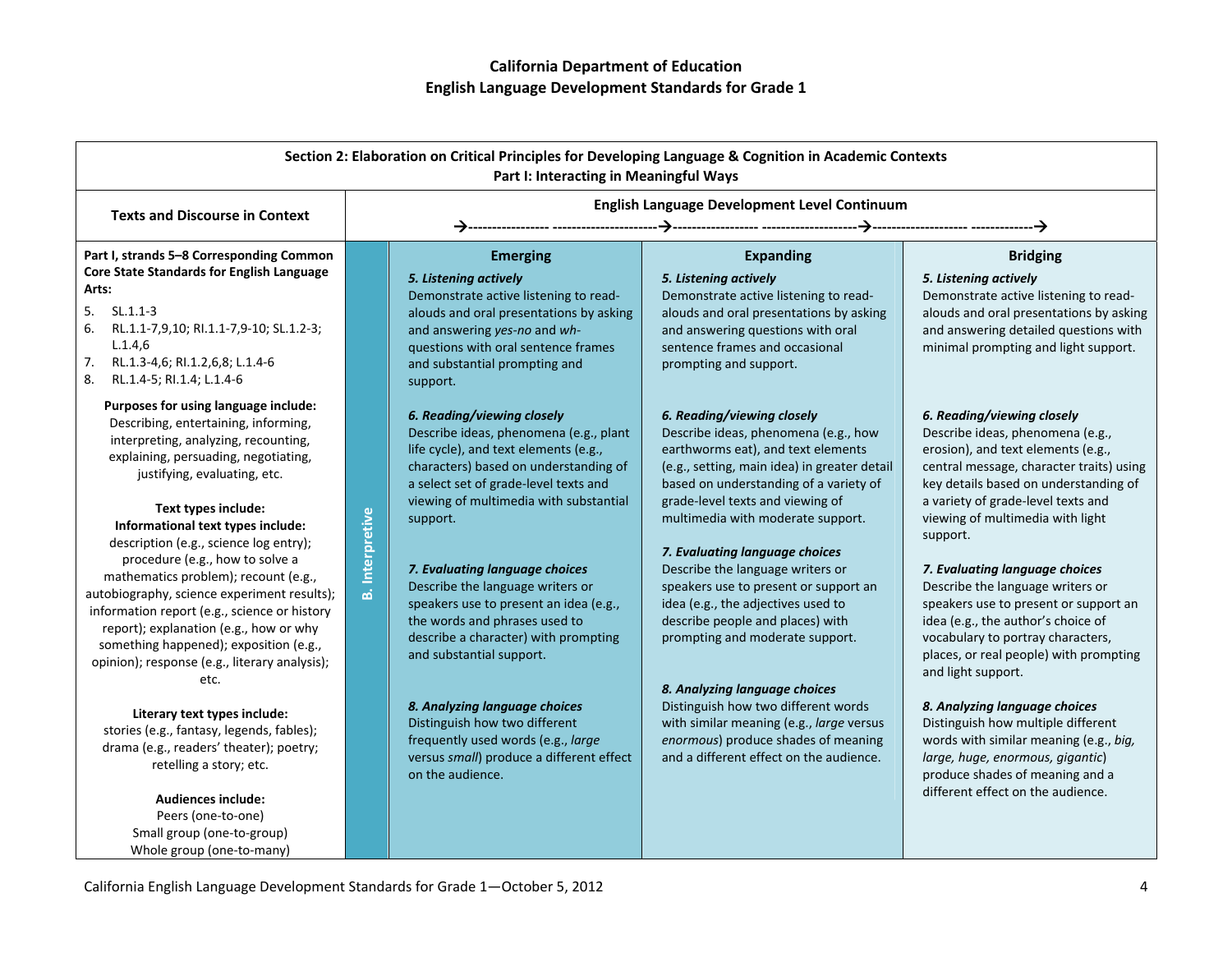|                                                                                                                                                                                                                                                                                                                                                                                                                                                                                                                                                                                                                                                                                                                                                                                                                                                                                            |                                                                                                                                                                                                                                                                                                                  | Part I: Interacting in Meaningful Ways | Section 2: Elaboration on Critical Principles for Developing Language & Cognition in Academic Contexts                                                                                                                                                                          |                                                                                                                                                                                                                                                     |
|--------------------------------------------------------------------------------------------------------------------------------------------------------------------------------------------------------------------------------------------------------------------------------------------------------------------------------------------------------------------------------------------------------------------------------------------------------------------------------------------------------------------------------------------------------------------------------------------------------------------------------------------------------------------------------------------------------------------------------------------------------------------------------------------------------------------------------------------------------------------------------------------|------------------------------------------------------------------------------------------------------------------------------------------------------------------------------------------------------------------------------------------------------------------------------------------------------------------|----------------------------------------|---------------------------------------------------------------------------------------------------------------------------------------------------------------------------------------------------------------------------------------------------------------------------------|-----------------------------------------------------------------------------------------------------------------------------------------------------------------------------------------------------------------------------------------------------|
| <b>Texts and Discourse in Context</b>                                                                                                                                                                                                                                                                                                                                                                                                                                                                                                                                                                                                                                                                                                                                                                                                                                                      |                                                                                                                                                                                                                                                                                                                  |                                        | English Language Development Level Continuum                                                                                                                                                                                                                                    |                                                                                                                                                                                                                                                     |
| Part I, strands 9-12 Corresponding<br><b>Common Core State Standards for English</b><br>Language Arts:<br>9. SL.1.4-6; L.1.1,6<br>10. W.1.1-3,5-8; L.1.1-2,6<br>11. W.1.1; SL.1.4,6; L.1.1-2,6<br>12. W.1.5; SL.1.4,6; L.1.1,5-6                                                                                                                                                                                                                                                                                                                                                                                                                                                                                                                                                                                                                                                           | <b>Emerging</b><br>9. Presenting<br>Plan and deliver very brief oral<br>presentations (e.g., show and tell,<br>describing a picture).                                                                                                                                                                            |                                        | <b>Expanding</b><br>9. Presenting<br>Plan and deliver brief oral presentations<br>on a variety of topics (e.g., show and<br>tell, author's chair, recounting an<br>experience, describing an animal, etc.).                                                                     | <b>Bridging</b><br>9. Presenting<br>Plan and deliver longer oral<br>presentations on a variety of topics in a<br>variety of content areas (e.g., retelling<br>a story, describing a science<br>experiment).                                         |
| Purposes for using language include:<br>Describing, entertaining, informing,<br>interpreting, analyzing, recounting,<br>explaining, persuading, negotiating,<br>justifying, evaluating, etc.<br>Text types include:<br>Informational text types include:<br>description (e.g., science log entry);<br>procedure (e.g., how to solve a<br>mathematics problem); recount (e.g.,<br>autobiography, science experiment results);<br>information report (e.g., science or history<br>report); explanation (e.g., how or why<br>something happened); exposition (e.g.,<br>opinion); response (e.g., literary analysis);<br>etc.<br>Literary text types include:<br>stories (e.g., fantasy, legends, fables);<br>drama (e.g., readers' theater); poetry;<br>retelling a story; etc.<br><b>Audiences include:</b><br>Peers (one-to-one)<br>Small group (one-to-group)<br>Whole group (one-to-many) | 10. Writing<br>Write very short literary texts (e.g.,<br>story) and informational texts (e.g., a<br>description of an insect) using familiar<br>Productive (page 1 of 2)<br>vocabulary collaboratively with an<br>adult (e.g., joint construction of texts),<br>with peers, and sometimes<br>independently.<br>ن |                                        | 10. Writing<br>Write short literary texts (e.g., a story)<br>and informational texts (e.g., an<br>informative text on the life cycle of an<br>insect) collaboratively with an adult<br>(e.g., joint construction of texts), with<br>peers, and with increasing<br>independence. | 10. Writing<br>Write longer literary texts (e.g., a story)<br>and informational texts (e.g., an<br>informative text on the life cycle of<br>insects) collaboratively with an adult<br>(e.g., joint construction), with peers,<br>and independently. |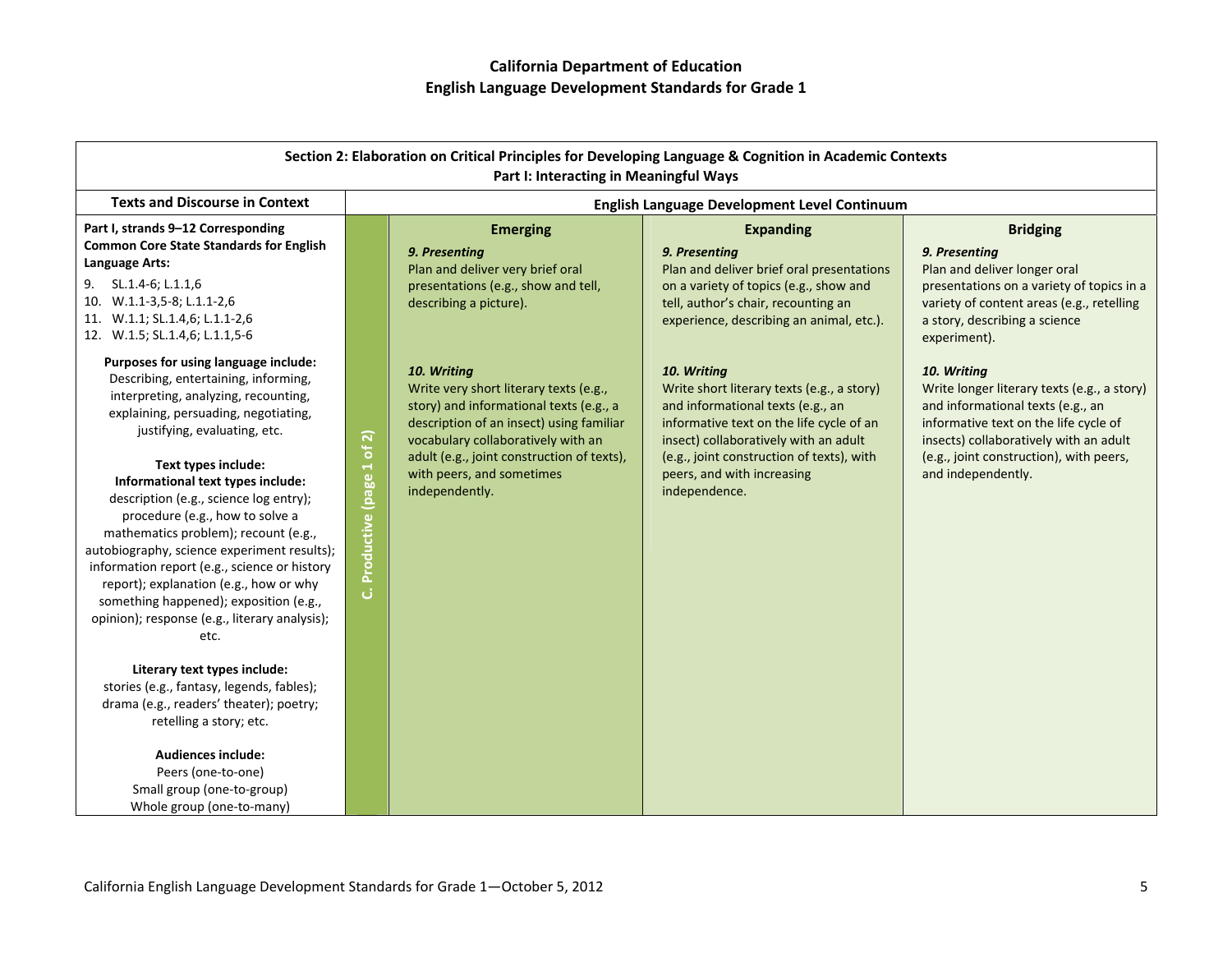| Section 2: Elaboration on Critical Principles for Developing Language & Cognition in Academic Contexts<br>Part I: Interacting in Meaningful Ways                                                                                                                                                                                                                                                                          |                             |                                                                                                                                                                                                                                                    |                                                                                                                                                                                                                                                                         |                                                                                                                                                                                                                                                              |
|---------------------------------------------------------------------------------------------------------------------------------------------------------------------------------------------------------------------------------------------------------------------------------------------------------------------------------------------------------------------------------------------------------------------------|-----------------------------|----------------------------------------------------------------------------------------------------------------------------------------------------------------------------------------------------------------------------------------------------|-------------------------------------------------------------------------------------------------------------------------------------------------------------------------------------------------------------------------------------------------------------------------|--------------------------------------------------------------------------------------------------------------------------------------------------------------------------------------------------------------------------------------------------------------|
| <b>Texts and Discourse in Context</b>                                                                                                                                                                                                                                                                                                                                                                                     |                             |                                                                                                                                                                                                                                                    | English Language Development Level Continuum                                                                                                                                                                                                                            |                                                                                                                                                                                                                                                              |
| Part I, strands 9-12 Corresponding                                                                                                                                                                                                                                                                                                                                                                                        |                             | <b>Emerging</b>                                                                                                                                                                                                                                    | <b>Expanding</b>                                                                                                                                                                                                                                                        | <b>Bridging</b>                                                                                                                                                                                                                                              |
| <b>Common Core State Standards for English</b><br>Language Arts:<br>9.<br>SL.1.4-6; L.1.1,6<br>10. W.1.1-3,5-8; L.1.1-2,6<br>11. W.1.1; SL.1.4,6; L.1.1-2,6<br>12. W.1.5; SL.1.4,6; L.1.1,5-6                                                                                                                                                                                                                             |                             | 11. Supporting opinions<br>Offer opinions and provide good<br>reasons (e.g., My favorite book is X<br>because X.) referring to the text or to<br>relevant background knowledge.                                                                    | 11. Supporting opinions<br>Offer opinions and provide good<br>reasons and some textual evidence or<br>relevant background knowledge (e.g.,<br>paraphrased examples from text or<br>knowledge of content).                                                               | 11. Supporting opinions<br>Offer opinions and provide good<br>reasons with detailed textual evidence<br>or relevant background knowledge<br>(e.g., specific examples from text or<br>knowledge of content).                                                  |
| Purposes for using language include:<br>Describing, entertaining, informing,<br>interpreting, analyzing, recounting,<br>explaining, persuading, negotiating,<br>justifying, evaluating, etc.                                                                                                                                                                                                                              |                             | 12. Selecting language resources<br>a) Retell texts and recount experiences,<br>using key words.                                                                                                                                                   | 12. Selecting language resources<br>a) Retell texts and recount experiences,<br>using complete sentences and key<br>words.                                                                                                                                              | 12. Selecting language resources<br>a) Retell texts and recount experiences,<br>using increasingly detailed complete<br>sentences and key words.                                                                                                             |
| Text types include:<br>Informational text types include:<br>description (e.g., science log entry);<br>procedure (e.g., how to solve a<br>mathematics problem); recount (e.g.,<br>autobiography, science experiment results);<br>information report (e.g., science or history<br>report); explanation (e.g., how or why<br>something happened); exposition (e.g.,<br>opinion); response (e.g., literary analysis);<br>etc. | C. Productive (page 2 of 2) | b) Use a select number of general<br>academic and domain-specific words to<br>add detail (e.g., adding the word<br>scrumptious to describe a favorite<br>food, using the word thorax to refer to<br>insect anatomy) while speaking and<br>writing. | b) Use a growing number of general<br>academic and domain-specific words in<br>order to add detail, create an effect<br>(e.g., using the word suddenly to signal a<br>change), or create shades of meaning<br>(e.g., prance versus walk) while speaking<br>and writing. | b) Use a wide variety of general<br>academic and domain-specific words,<br>synonyms, antonyms, and non-literal<br>language (e.g., The dog was as big as a<br>house.) to create an effect, precision,<br>and shades of meaning while speaking<br>and writing. |
| Literary text types include:<br>stories (e.g., fantasy, legends, fables);<br>drama (e.g., readers' theater); poetry;<br>retelling a story; etc.<br><b>Audiences include:</b><br>Peers (one-to-one)<br>Small group (one-to-group)<br>Whole group (one-to-many)                                                                                                                                                             |                             |                                                                                                                                                                                                                                                    |                                                                                                                                                                                                                                                                         |                                                                                                                                                                                                                                                              |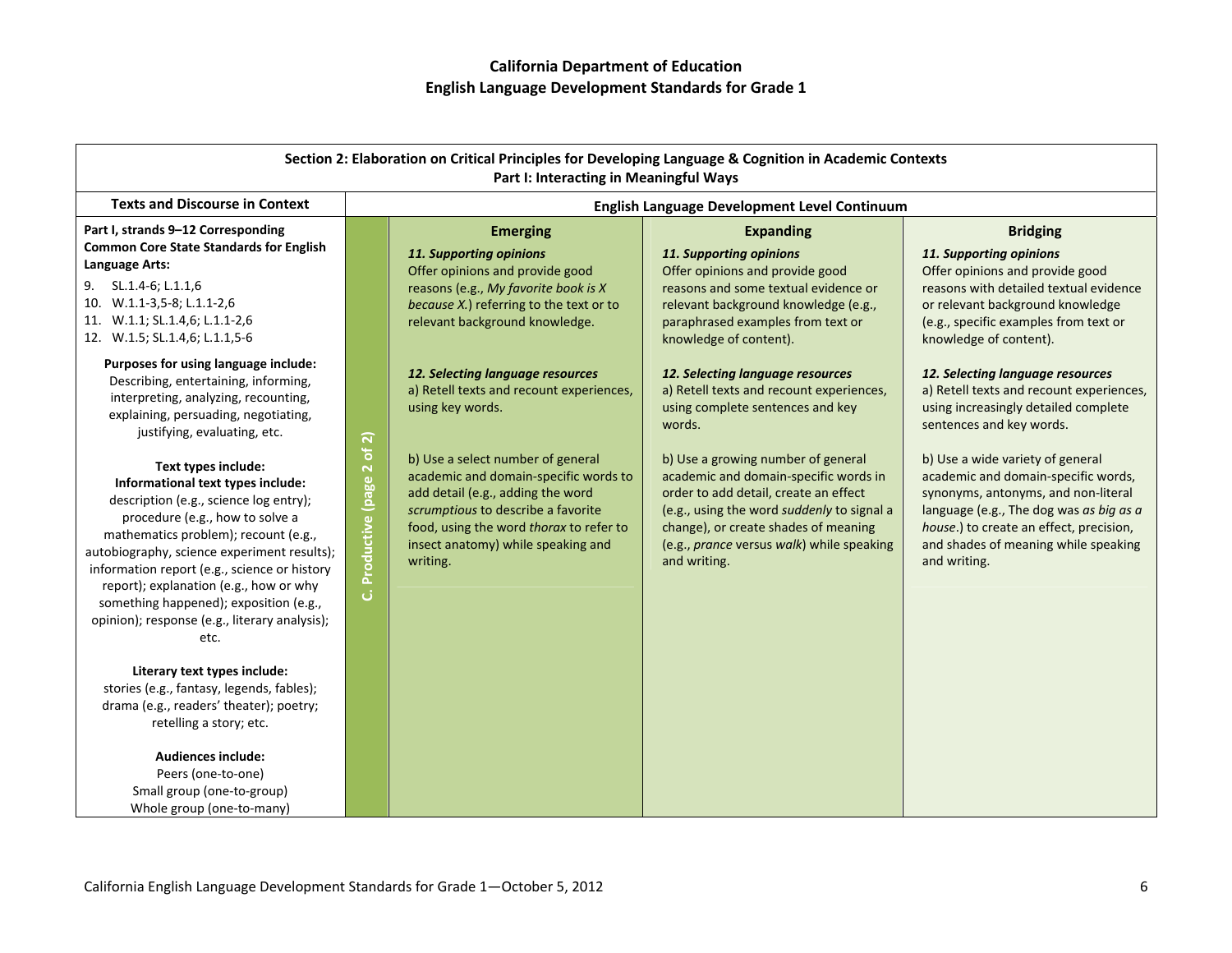| Section 2: Elaboration on Critical Principles for Developing Language & Cognition in Academic Contexts<br>Part II: Learning About How English Works                                                                                                                                                                                                                                                                                                                                                                                                                                                                                                                                                                                                                                                                                                                                                                                           |                                 |                                                                                                                                                                                                                                                                                                                                                                                                                                                                                                                                                                                                                                                                                                                                                                                                                                              |                                                                                                                                                                                                                                                                                                                                                                                                                                                                                                                                                                                                                                                                                                                                                                                  |                                                                                                                                                                                                                                                                                                                                                                                                                                                                                                                                                                                                                                                                                                                                    |
|-----------------------------------------------------------------------------------------------------------------------------------------------------------------------------------------------------------------------------------------------------------------------------------------------------------------------------------------------------------------------------------------------------------------------------------------------------------------------------------------------------------------------------------------------------------------------------------------------------------------------------------------------------------------------------------------------------------------------------------------------------------------------------------------------------------------------------------------------------------------------------------------------------------------------------------------------|---------------------------------|----------------------------------------------------------------------------------------------------------------------------------------------------------------------------------------------------------------------------------------------------------------------------------------------------------------------------------------------------------------------------------------------------------------------------------------------------------------------------------------------------------------------------------------------------------------------------------------------------------------------------------------------------------------------------------------------------------------------------------------------------------------------------------------------------------------------------------------------|----------------------------------------------------------------------------------------------------------------------------------------------------------------------------------------------------------------------------------------------------------------------------------------------------------------------------------------------------------------------------------------------------------------------------------------------------------------------------------------------------------------------------------------------------------------------------------------------------------------------------------------------------------------------------------------------------------------------------------------------------------------------------------|------------------------------------------------------------------------------------------------------------------------------------------------------------------------------------------------------------------------------------------------------------------------------------------------------------------------------------------------------------------------------------------------------------------------------------------------------------------------------------------------------------------------------------------------------------------------------------------------------------------------------------------------------------------------------------------------------------------------------------|
| <b>Texts and Discourse in Context</b>                                                                                                                                                                                                                                                                                                                                                                                                                                                                                                                                                                                                                                                                                                                                                                                                                                                                                                         |                                 |                                                                                                                                                                                                                                                                                                                                                                                                                                                                                                                                                                                                                                                                                                                                                                                                                                              | English Language Development Level Continuum                                                                                                                                                                                                                                                                                                                                                                                                                                                                                                                                                                                                                                                                                                                                     |                                                                                                                                                                                                                                                                                                                                                                                                                                                                                                                                                                                                                                                                                                                                    |
| Part II, strands 1-2 Corresponding                                                                                                                                                                                                                                                                                                                                                                                                                                                                                                                                                                                                                                                                                                                                                                                                                                                                                                            |                                 | <b>Emerging</b>                                                                                                                                                                                                                                                                                                                                                                                                                                                                                                                                                                                                                                                                                                                                                                                                                              | <b>Expanding</b>                                                                                                                                                                                                                                                                                                                                                                                                                                                                                                                                                                                                                                                                                                                                                                 | <b>Bridging</b>                                                                                                                                                                                                                                                                                                                                                                                                                                                                                                                                                                                                                                                                                                                    |
| <b>Common Core State Standards for English</b><br>Language Arts:<br>RL.1.5; RI.1.5; W.1.1-3,5; SL.1.4<br>1.<br>2.<br>RL.1.5; RI.1.5; W.1.1-3,5; SL.1.4; L.1.1<br>Purposes for using language include:<br>Describing, entertaining, informing,<br>interpreting, analyzing, recounting,<br>explaining, persuading, negotiating,<br>justifying, evaluating, etc.<br>Text types include:<br>Informational text types include:<br>description (e.g., science log entry);<br>procedure (e.g., how to solve a<br>mathematics problem); recount (e.g.,<br>autobiography, science experiment results);<br>information report (e.g., science or history<br>report); explanation (e.g., how or why<br>something happened); exposition (e.g.,<br>opinion); response (e.g., literary analysis);<br>etc.<br>Literary text types include:<br>stories (e.g., fantasy, legends, fables);<br>drama (e.g., readers' theater); poetry;<br>retelling a story; etc. | Structuring Cohesive Texts<br>خ | 1. Understanding text structure<br>Apply understanding of how text types<br>are organized (e.g., how a story is<br>organized by a sequence of events) to<br>comprehending texts and composing<br>basic texts with substantial support<br>(e.g., using drawings, through joint<br>construction with a peer or teacher) to<br>comprehending texts and writing texts<br>in shared language activities guided by<br>the teacher, with peers, and<br>sometimes independently.<br>2. Understanding cohesion<br>Apply basic understanding of how<br>ideas, events, or reasons are linked<br>throughout a text using more<br>everyday connecting words or phrases<br>(e.g., one day, after, then) to<br>comprehending texts and writing texts<br>in shared language activities guided by<br>the teacher, with peers, and<br>sometimes independently. | 1. Understanding text structure<br>Apply understanding of how different<br>text types are organized to express ideas<br>(e.g., how a story is organized<br>sequentially with predictable stages<br>versus how an informative text is<br>organized by topic and details) to<br>comprehending texts and writing texts in<br>shared language activities guided by the<br>teacher and with increasing<br>independence.<br>2. Understanding cohesion<br>Apply understanding of how ideas,<br>events, or reasons are linked throughout<br>a text using a growing number of<br>connecting words or phrases (e.g., a long<br>time ago, suddenly) to comprehending<br>texts and writing texts in shared<br>language activities guided by the teacher<br>and with increasing independence. | 1. Understanding text structure<br>Apply understanding of how different<br>text types are organized predictably to<br>express ideas (e.g., how a story is<br>organized versus an informative/<br>explanatory text versus an opinion<br>text) to comprehending texts and<br>writing texts in shared language<br>activities guided by the teacher and<br>independently.<br>2. Understanding cohesion<br>Apply understanding of how ideas,<br>events, or reasons are linked<br>throughout a text using a variety of<br>connecting words or phrases (e.g., for<br>example, after that, first/second/third)<br>to comprehending texts and writing<br>texts in shared language activities<br>guided by the teacher and<br>independently. |
| <b>Audiences include:</b><br>Peers (one-to-one)<br>Small group (one-to-group)<br>Whole group (one-to-many)                                                                                                                                                                                                                                                                                                                                                                                                                                                                                                                                                                                                                                                                                                                                                                                                                                    |                                 |                                                                                                                                                                                                                                                                                                                                                                                                                                                                                                                                                                                                                                                                                                                                                                                                                                              |                                                                                                                                                                                                                                                                                                                                                                                                                                                                                                                                                                                                                                                                                                                                                                                  |                                                                                                                                                                                                                                                                                                                                                                                                                                                                                                                                                                                                                                                                                                                                    |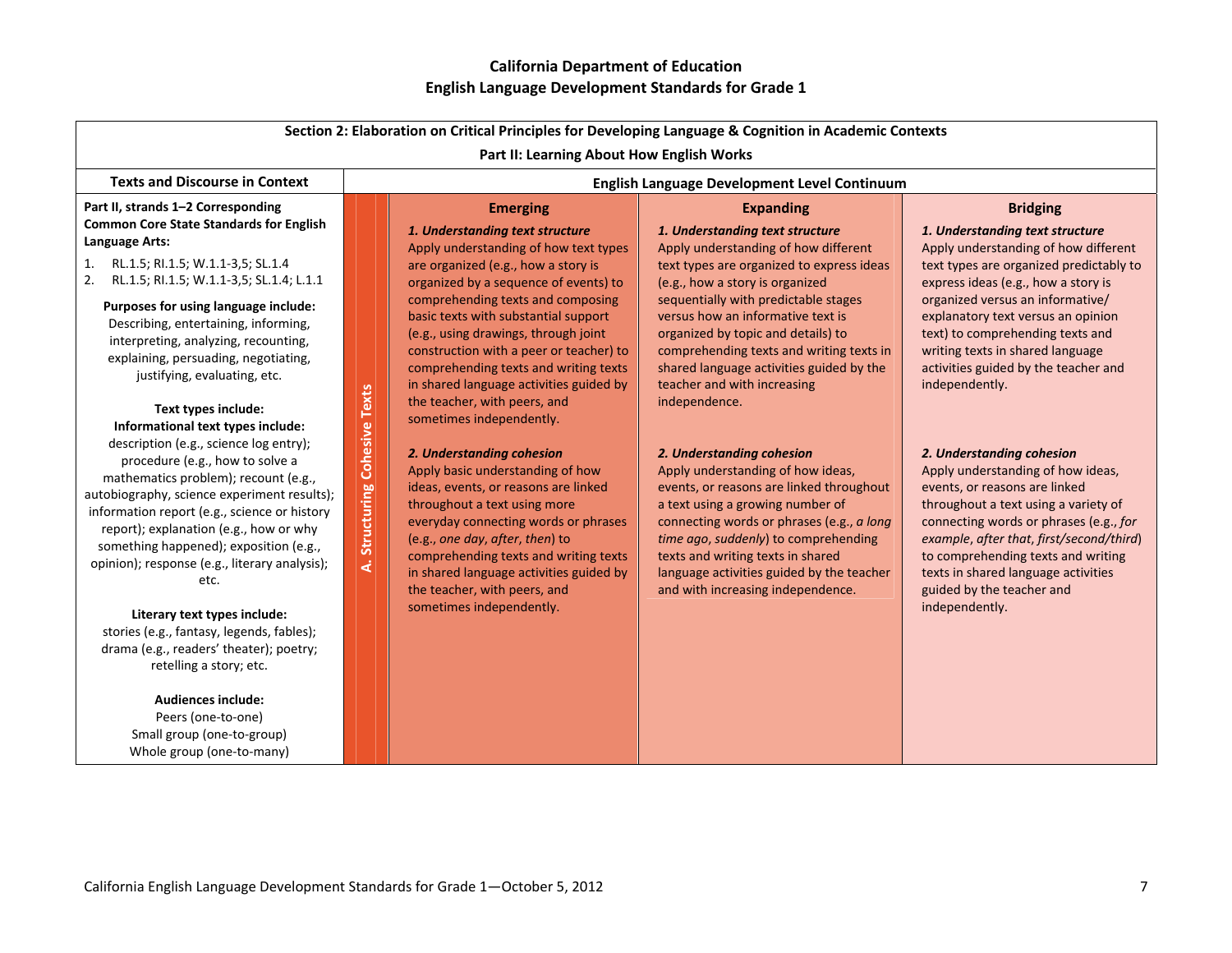|                                                                                                                                                                                                                                                                                                                                                                                                                           |                                                               |                                                                                                                     | Section 2: Elaboration on Critical Principles for Developing Language & Cognition in Academic Contexts                                                             |                                                                                                                                              |
|---------------------------------------------------------------------------------------------------------------------------------------------------------------------------------------------------------------------------------------------------------------------------------------------------------------------------------------------------------------------------------------------------------------------------|---------------------------------------------------------------|---------------------------------------------------------------------------------------------------------------------|--------------------------------------------------------------------------------------------------------------------------------------------------------------------|----------------------------------------------------------------------------------------------------------------------------------------------|
|                                                                                                                                                                                                                                                                                                                                                                                                                           |                                                               | Part II: Learning About How English Works                                                                           |                                                                                                                                                                    |                                                                                                                                              |
| <b>Texts and Discourse in Context</b>                                                                                                                                                                                                                                                                                                                                                                                     |                                                               |                                                                                                                     | English Language Development Level Continuum                                                                                                                       |                                                                                                                                              |
| Part II, strands 3-5 Corresponding<br><b>Common Core State Standards for English</b>                                                                                                                                                                                                                                                                                                                                      |                                                               | <b>Emerging</b>                                                                                                     | <b>Expanding</b>                                                                                                                                                   | <b>Bridging</b>                                                                                                                              |
| Language Arts:                                                                                                                                                                                                                                                                                                                                                                                                            |                                                               | 3. Using verbs and verb phrases<br>a) Use frequently used verbs (e.g., go,                                          | 3. Using verbs and verb phrases<br>a) Use a growing number of verbs and                                                                                            | 3. Using verbs and verb phrases<br>a) Use a wide variety of verbs and verb                                                                   |
| W.1.5; SL.1.6; L.1.1,6<br>3.                                                                                                                                                                                                                                                                                                                                                                                              |                                                               | eat, run) and verb types (e.g., doing,                                                                              | verb types (e.g., doing, saying,                                                                                                                                   | types (e.g., doing, saying, being/having,                                                                                                    |
| W.1.5; SL.1.6; L.1.1,6<br>4.<br>W.1.5; SL.1.4,6; L.1.1,6<br>5.                                                                                                                                                                                                                                                                                                                                                            |                                                               | saying, being/having, thinking/feeling)<br>in shared language activities guided by                                  | being/having, thinking/feeling) in shared<br>language activities guided by the teacher                                                                             | thinking/feeling) in shared language<br>activities guided by the teacher and                                                                 |
| Purposes for using language include:<br>Describing, entertaining, informing,                                                                                                                                                                                                                                                                                                                                              |                                                               | the teacher and sometimes<br>independently.                                                                         | and with increasing independence.                                                                                                                                  | independently.                                                                                                                               |
| interpreting, analyzing, recounting,<br>explaining, persuading, negotiating,<br>justifying, evaluating, etc.                                                                                                                                                                                                                                                                                                              | of 2)                                                         | b) Use simple verb tenses appropriate<br>for the text type and discipline to<br>convey time (e.g., simple past for  | b) Use a growing number of verb tenses<br>appropriate for the text type and<br>discipline to convey time (e.g., simple                                             | b) Use a wide variety of verb tenses<br>appropriate for the text type and<br>discipline to convey time (e.g., simple                         |
| Text types include:<br>Informational text types include:<br>description (e.g., science log entry);<br>procedure (e.g., how to solve a<br>mathematics problem); recount (e.g.,<br>autobiography, science experiment results);<br>information report (e.g., science or history<br>report); explanation (e.g., how or why<br>something happened); exposition (e.g.,<br>opinion); response (e.g., literary analysis);<br>etc. | Enriching Ideas (page 1<br>$\infty$<br><b>Expanding</b><br>ம் | recounting an experience) in shared<br>language activities guided by the<br>teacher and sometimes<br>independently. | past tense for retelling, simple present<br>for a science description) in shared<br>language activities guided by the teacher<br>and with increasing independence. | present for a science description,<br>simple future to predict) in shared<br>language activities guided by the<br>teacher and independently. |
| Literary text types include:<br>stories (e.g., fantasy, legends, fables);<br>drama (e.g., readers' theater); poetry;<br>retelling a story; etc.                                                                                                                                                                                                                                                                           |                                                               |                                                                                                                     |                                                                                                                                                                    |                                                                                                                                              |
| <b>Audiences include:</b><br>Peers (one-to-one)<br>Small group (one-to-group)<br>Whole group (one-to-many)                                                                                                                                                                                                                                                                                                                |                                                               |                                                                                                                     |                                                                                                                                                                    |                                                                                                                                              |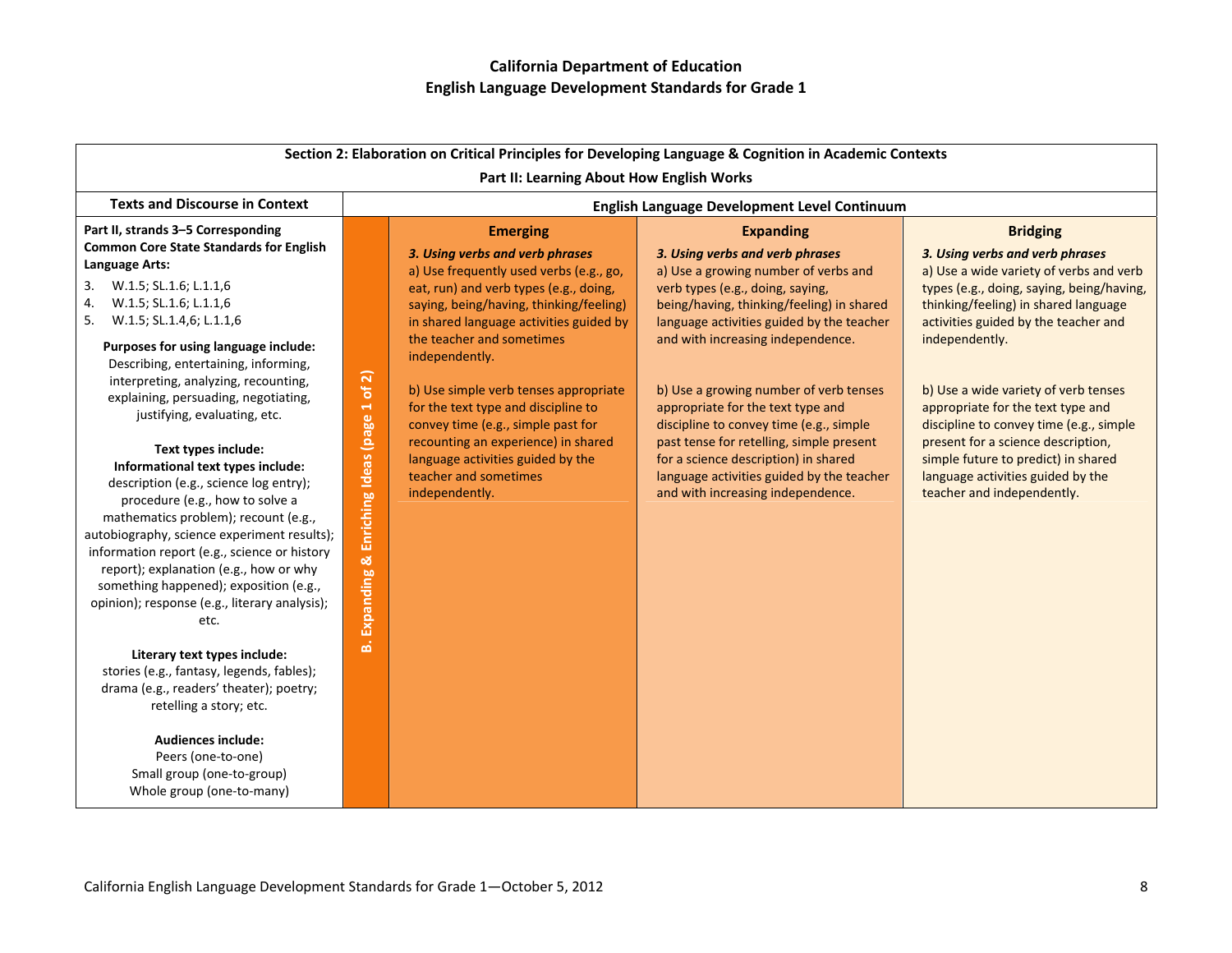| Part II: Learning About How English Works<br>English Language Development Level Continuum<br><b>Expanding</b><br>4. Using nouns and noun phrases                                                                                                                                                                                                                                                                                                                                                                                                                                                  | <b>Bridging</b>                                                                                                                                                                                                                                                                                                                                                                                                                                                                                                                                                                           |
|---------------------------------------------------------------------------------------------------------------------------------------------------------------------------------------------------------------------------------------------------------------------------------------------------------------------------------------------------------------------------------------------------------------------------------------------------------------------------------------------------------------------------------------------------------------------------------------------------|-------------------------------------------------------------------------------------------------------------------------------------------------------------------------------------------------------------------------------------------------------------------------------------------------------------------------------------------------------------------------------------------------------------------------------------------------------------------------------------------------------------------------------------------------------------------------------------------|
|                                                                                                                                                                                                                                                                                                                                                                                                                                                                                                                                                                                                   |                                                                                                                                                                                                                                                                                                                                                                                                                                                                                                                                                                                           |
| Expand noun phrases in a growing<br>number of ways (e.g., adding a newly<br>learned adjective to a noun) in order to<br>enrich the meaning of sentences and add<br>details about ideas, people, things, etc.,<br>in shared language activities guided by<br>the teacher and with increasing<br>independence.<br>5. Modifying to add details<br>Expand sentences with prepositional<br>phrases to provide details (e.g., time,<br>manner, place, cause) about a familiar or<br>new activity or process in shared<br>language activities guided by the teacher<br>and with increasing independence. | 4. Using nouns and noun phrases<br>Expand noun phrases in a wide variety<br>of ways (e.g., adding a variety of<br>adjectives to noun phrases) in order to<br>enrich the meaning of phrases/<br>sentences and add details about ideas,<br>people, things, etc., in shared language<br>activities guided by the teacher and<br>independently.<br>5. Modifying to add details<br>Expand simple and compound<br>sentences with prepositional phrases<br>to provide details (e.g., time, manner,<br>place, cause) in shared language<br>activities guided by the teacher and<br>independently. |
|                                                                                                                                                                                                                                                                                                                                                                                                                                                                                                                                                                                                   |                                                                                                                                                                                                                                                                                                                                                                                                                                                                                                                                                                                           |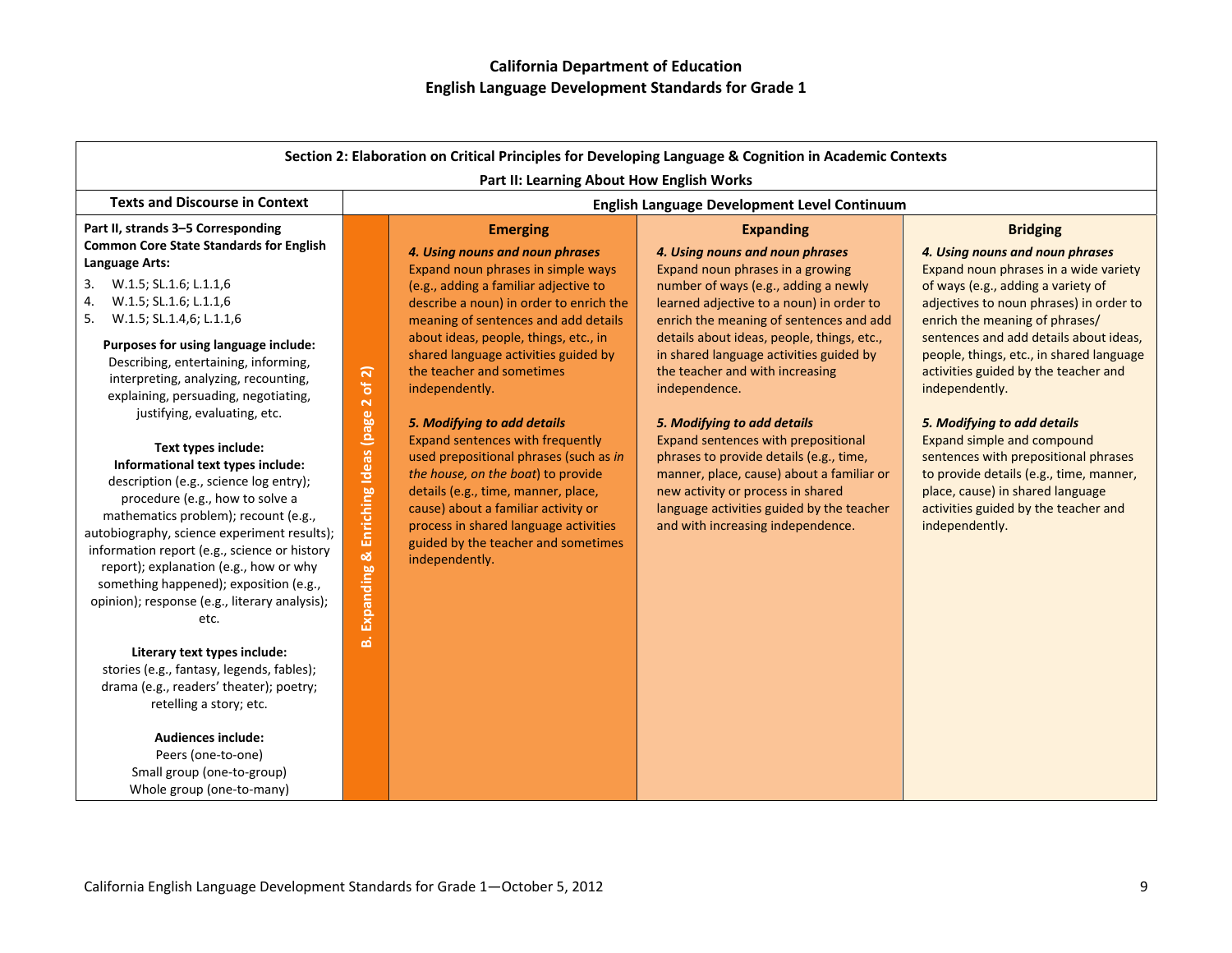|                                                                                                                                                                                                                                                                                                                                                                                                                           |                                                                | Part II: Learning About How English Works                                                                                                                                                                                                                                                    | Section 2: Elaboration on Critical Principles for Developing Language & Cognition in Academic Contexts                                                                                                                                                                                                                                            |                                                                                                                                                                                                                                                                                                                                                                                                                     |
|---------------------------------------------------------------------------------------------------------------------------------------------------------------------------------------------------------------------------------------------------------------------------------------------------------------------------------------------------------------------------------------------------------------------------|----------------------------------------------------------------|----------------------------------------------------------------------------------------------------------------------------------------------------------------------------------------------------------------------------------------------------------------------------------------------|---------------------------------------------------------------------------------------------------------------------------------------------------------------------------------------------------------------------------------------------------------------------------------------------------------------------------------------------------|---------------------------------------------------------------------------------------------------------------------------------------------------------------------------------------------------------------------------------------------------------------------------------------------------------------------------------------------------------------------------------------------------------------------|
| <b>Texts and Discourse in Context</b>                                                                                                                                                                                                                                                                                                                                                                                     |                                                                |                                                                                                                                                                                                                                                                                              | English Language Development Level Continuum                                                                                                                                                                                                                                                                                                      |                                                                                                                                                                                                                                                                                                                                                                                                                     |
| Part II, strands 6-7 Corresponding<br><b>Common Core State Standards for English</b>                                                                                                                                                                                                                                                                                                                                      |                                                                | <b>Emerging</b>                                                                                                                                                                                                                                                                              | <b>Expanding</b>                                                                                                                                                                                                                                                                                                                                  | <b>Bridging</b>                                                                                                                                                                                                                                                                                                                                                                                                     |
| Language Arts:                                                                                                                                                                                                                                                                                                                                                                                                            |                                                                | <b>6. Connecting ideas</b>                                                                                                                                                                                                                                                                   | <b>6. Connecting ideas</b>                                                                                                                                                                                                                                                                                                                        | <b>6. Connecting ideas</b>                                                                                                                                                                                                                                                                                                                                                                                          |
| 6.<br>W.1.1-3,5; SL.1.4,6; L.1.1,6<br>W.1.1-3,5; SL.1.4,6; L.1.1,6<br>7.                                                                                                                                                                                                                                                                                                                                                  |                                                                | Combine clauses in a few basic ways<br>to make connections between and to<br>join ideas (e.g., creating compound                                                                                                                                                                             | Combine clauses in an increasing variety<br>of ways to make connections between<br>and to join ideas, for example, to express                                                                                                                                                                                                                     | Combine clauses in a wide variety of<br>ways (e.g., rearranging complete,<br>simple-to-form compound sentences)                                                                                                                                                                                                                                                                                                     |
| Purposes for using language include:<br>Describing, entertaining, informing,<br>interpreting, analyzing, recounting,<br>explaining, persuading, negotiating,<br>justifying, evaluating, etc.                                                                                                                                                                                                                              |                                                                | sentences using and, but, so) in<br>shared language activities guided by<br>the teacher and sometimes<br>independently.                                                                                                                                                                      | cause/effect (e.g., She jumped because<br>the dog barked.), in shared language<br>activities guided by the teacher and with<br>increasing independence.                                                                                                                                                                                           | to make connections between and to<br>join ideas (e.g., The boy was hungry.<br>The boy ate a sandwich. -> The boy was<br>hungry so he ate a sandwich.) in shared<br>language activities guided by the<br>teacher and independently.                                                                                                                                                                                 |
| Text types include:<br>Informational text types include:<br>description (e.g., science log entry);<br>procedure (e.g., how to solve a<br>mathematics problem); recount (e.g.,<br>autobiography, science experiment<br>results); information report (e.g., science<br>or history report); explanation (e.g., how<br>or why something happened); exposition<br>(e.g., opinion); response (e.g., literary<br>analysis); etc. | <b>Condensing Ideas</b><br><u>ಯ</u><br>Connecting<br>$\vec{a}$ | 7. Condensing ideas<br>Condense clauses in simple ways (e.g.,<br>changing: I like blue. I like red. I like<br>purple -> I like blue, red, and purple.)<br>to create precise and detailed<br>sentences in shared language<br>activities guided by the teacher and<br>sometimes independently. | 7. Condensing ideas<br>Condense clauses in a growing number of<br>ways (e.g., through embedded clauses as<br>in, She's a doctor. She saved the animals.<br>-> She's the doctor who saved the<br>animals.) to create precise and detailed<br>sentences in shared language activities<br>guided by the teacher and with<br>increasing independence. | 7. Condensing ideas<br>Condense clauses in a variety of ways<br>(e.g., through embedded clauses and<br>other condensing, for example,<br>through embedded clauses as in She's<br>a doctor. She's amazing. She saved the<br>animals. -> She's the amazing doctor<br>who saved the animals.) to create<br>precise and detailed sentences in<br>shared language activities guided by<br>the teacher and independently. |
| Literary text types include:<br>stories (e.g., fantasy, legends, fables);<br>drama (e.g., readers' theater); poetry;<br>retelling a story; etc.<br><b>Audiences include:</b><br>Peers (one-to-one)<br>Small group (one-to-group)<br>Whole group (one-to-many)                                                                                                                                                             |                                                                |                                                                                                                                                                                                                                                                                              |                                                                                                                                                                                                                                                                                                                                                   |                                                                                                                                                                                                                                                                                                                                                                                                                     |